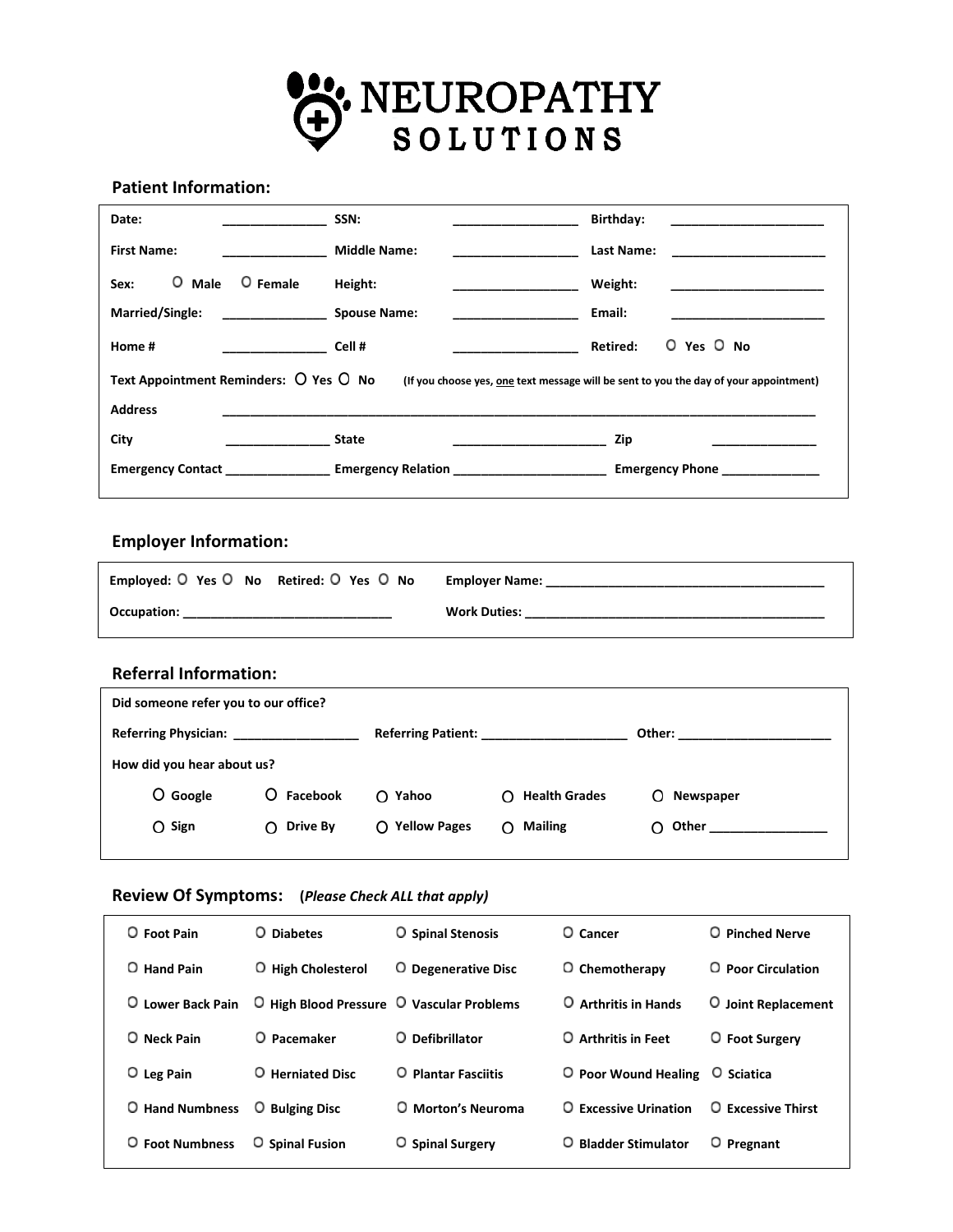#### **Reason for this Visit:**

| Current Health Problems You Are Wanting Corrected? (Please list in order of importance getting corrected)                        |                                                                                                                      |                                                                                                                  |                             |  |
|----------------------------------------------------------------------------------------------------------------------------------|----------------------------------------------------------------------------------------------------------------------|------------------------------------------------------------------------------------------------------------------|-----------------------------|--|
|                                                                                                                                  |                                                                                                                      |                                                                                                                  | <b>Started Example 2016</b> |  |
|                                                                                                                                  |                                                                                                                      |                                                                                                                  | Started__________________   |  |
|                                                                                                                                  |                                                                                                                      |                                                                                                                  | Started_________________    |  |
|                                                                                                                                  |                                                                                                                      |                                                                                                                  | Started_________________    |  |
| Has this concern occurred before? $\overline{O}$ Yes $\overline{O}$ No                                                           |                                                                                                                      | and the control of the control of the control of the control of the control of the control of the control of the |                             |  |
|                                                                                                                                  |                                                                                                                      |                                                                                                                  |                             |  |
|                                                                                                                                  |                                                                                                                      |                                                                                                                  |                             |  |
|                                                                                                                                  |                                                                                                                      |                                                                                                                  |                             |  |
|                                                                                                                                  |                                                                                                                      |                                                                                                                  |                             |  |
| Please Mark The Any Areas of Pain/ Discomfort                                                                                    |                                                                                                                      |                                                                                                                  |                             |  |
| O Neck                                                                                                                           | O Upper Back                                                                                                         | O Mid Back                                                                                                       | O Lower Back                |  |
| O Right Shoulder                                                                                                                 | O Right Arm                                                                                                          | O Right Elbow                                                                                                    | O Right Hand                |  |
| O Left Shoulder                                                                                                                  | O Left Arm                                                                                                           | O Left Elbow                                                                                                     | O Left Hand                 |  |
| O Right Thigh                                                                                                                    | O Right Knee                                                                                                         | O Right Leg                                                                                                      | O Right Foot                |  |
| O Left Thigh                                                                                                                     | O Left Knee                                                                                                          | $O$ Left Leg                                                                                                     | $O$ Left Foot               |  |
| Please Mark Any The Areas of Numbness/or Tingling                                                                                |                                                                                                                      |                                                                                                                  |                             |  |
| $O$ Neck                                                                                                                         | O Upper Back                                                                                                         | O Mid Back                                                                                                       | O Lower Back                |  |
| O Right Shoulder                                                                                                                 | $O$ Right Arm                                                                                                        | O Right Elbow                                                                                                    | O Right Hand                |  |
| O Left Shoulder                                                                                                                  | O Left Arm                                                                                                           | O Left Elbow                                                                                                     | O Left Hand                 |  |
| $O$ Right Thigh                                                                                                                  | O Right Knee                                                                                                         | $O$ Right Leg                                                                                                    | O Right Foot                |  |
| O Left Thigh                                                                                                                     | O Left Knee                                                                                                          | $O$ Left Leg                                                                                                     | O Left Foot                 |  |
| 010203040506070809010<br>On a scale from 1 to 10, rate your pain or numbness/tingling right now?                                 |                                                                                                                      |                                                                                                                  |                             |  |
| How much of the day is the pain or numbness/tingling there? $\overline{O}$ 25% $\overline{O}$ 50% $\overline{O}$ 75%<br>$O$ 100% |                                                                                                                      |                                                                                                                  |                             |  |
| On a scale from 1 to 10, rate your worst pain or numbness/tingling: 010203040506070809010                                        |                                                                                                                      |                                                                                                                  |                             |  |
| On a scale from 1 to 10, rate your least pain or numbness/tingling:                                                              |                                                                                                                      | 010203040506070809010                                                                                            |                             |  |
|                                                                                                                                  |                                                                                                                      |                                                                                                                  |                             |  |
|                                                                                                                                  | How did this pain or numbness/tingling begin: $\circ$ Suddenly $\circ$ Gradually If suddenly please explain: _______ |                                                                                                                  |                             |  |

**Is your balance/ walking ability affected? Yes No If yes, please explain: \_\_\_\_\_\_\_\_\_\_\_\_\_\_\_\_\_\_\_\_\_\_\_\_\_\_\_\_\_\_\_\_\_\_\_\_\_\_**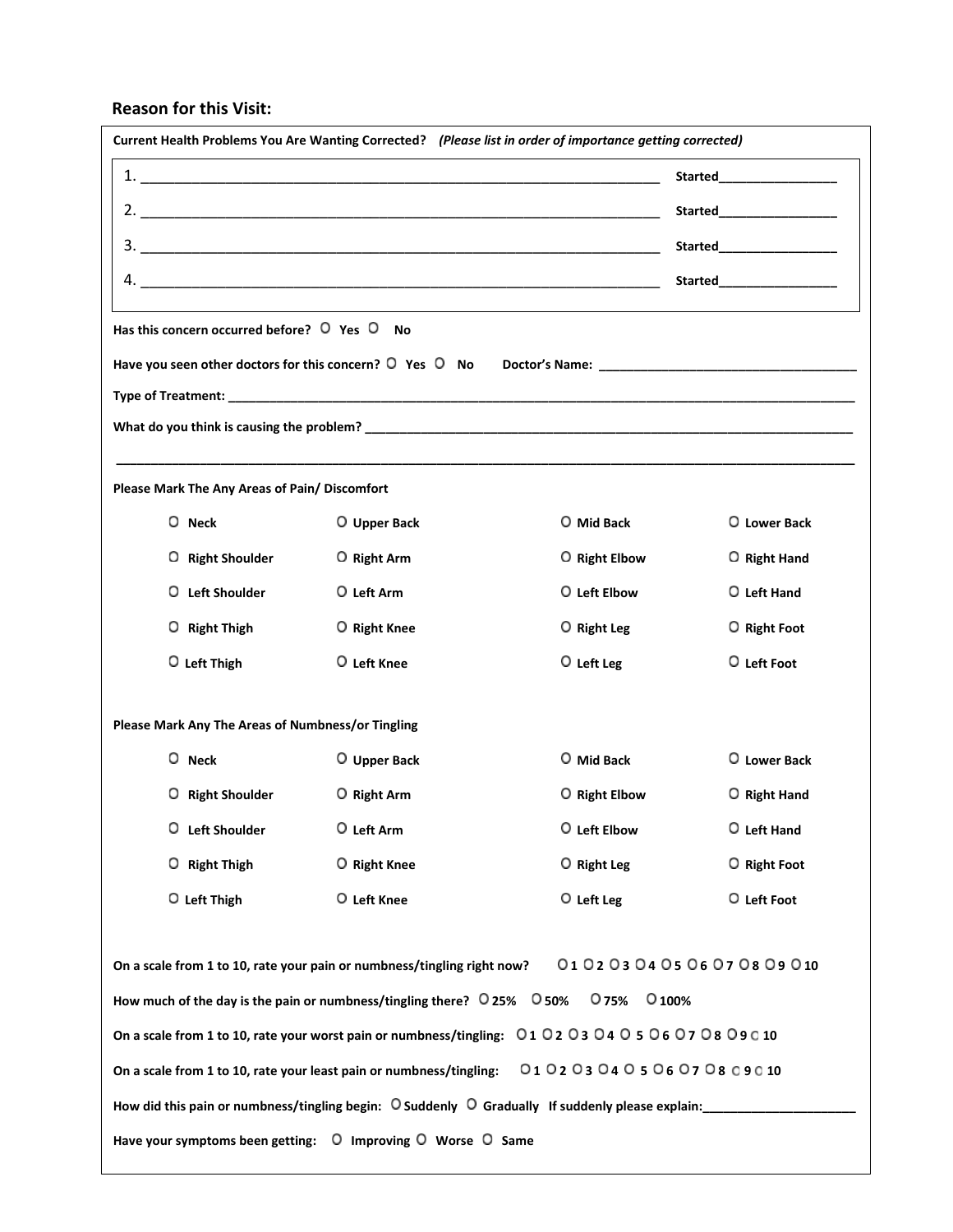# **Personal Incident History:**

| <b>Broken Bones:</b>  | O Yes O No     |                                                                                                                                                                                                                                |
|-----------------------|----------------|--------------------------------------------------------------------------------------------------------------------------------------------------------------------------------------------------------------------------------|
| Sprains/Strains:      | O Yes O No     | Explain: the contract of the contract of the contract of the contract of the contract of the contract of the contract of the contract of the contract of the contract of the contract of the contract of the contract of the c |
| Hospitalized:         | O Yes O No     | Explain: The contract of the contract of the contract of the contract of the contract of the contract of the contract of the contract of the contract of the contract of the contract of the contract of the contract of the c |
| Surgery:              | $O$ Yes $O$ No | Explain: the contract of the contract of the contract of the contract of the contract of the contract of the contract of the contract of the contract of the contract of the contract of the contract of the contract of the c |
| <b>Auto Accident:</b> | $O$ Yes $O$ No | Explain: the contract of the contract of the contract of the contract of the contract of the contract of the contract of the contract of the contract of the contract of the contract of the contract of the contract of the c |
| Stroke:               | O Yes O No     | Explain: _______________                                                                                                                                                                                                       |

#### **Present Health Condition:**

| Please describe your condition at It's Worse:               |                 |                                        |                                                                                                                   |                     |                                                                                                                                                                                                                                |  |
|-------------------------------------------------------------|-----------------|----------------------------------------|-------------------------------------------------------------------------------------------------------------------|---------------------|--------------------------------------------------------------------------------------------------------------------------------------------------------------------------------------------------------------------------------|--|
| O Aching Pain                                               | O Numbness      | O Tiredness                            | O Muscle Cramping                                                                                                 | O Swelling          | O Throbbing Pain                                                                                                                                                                                                               |  |
| O Stabbing Pain                                             |                 | O Pins and Needles O Electrical Shocks | O Dead Feeling                                                                                                    | <b>Q</b> Cold Hands | O Cold Feet                                                                                                                                                                                                                    |  |
| O Sharp Pain                                                | O Heavy Feeling |                                        | O Burning Sensation O Tightening Sensation O Stiffness                                                            |                     | O Swelling                                                                                                                                                                                                                     |  |
|                                                             |                 |                                        |                                                                                                                   |                     |                                                                                                                                                                                                                                |  |
| Please indicate what you have tried to help your condition: |                 |                                        |                                                                                                                   |                     |                                                                                                                                                                                                                                |  |
| $O$ Ice                                                     | O Stretching    | O Primary Care                         | O Ibuprofen                                                                                                       | O Gabapentin        | O Rest                                                                                                                                                                                                                         |  |
| O Heat                                                      | O Exercise      | O Neurologist                          | O Acetaminophen                                                                                                   | O Lyrica            | O Cortisone Injection                                                                                                                                                                                                          |  |
| O Acupuncture                                               | $O$ Icy Hot     | O Chiropractor                         | O Aleve                                                                                                           | O Neurontin         | O Spinal Surgery                                                                                                                                                                                                               |  |
| $O$ Massage Therapy                                         | O Bio Freeze    | O Pain Management                      | O Tylenol                                                                                                         | O Cymbalta          | O Muscle Relaxers                                                                                                                                                                                                              |  |
| O Physical Therapy                                          | O Bengay        | O Podiatrist                           | O Advil                                                                                                           | $O$ Insulin         | O VA Hospital                                                                                                                                                                                                                  |  |
| O Urgent Care                                               | O Blue Emu      | O Orthopedist                          | O Naproxen                                                                                                        |                     | O Vitamins and the contract of the contract of the contract of the contract of the contract of the contract of the contract of the contract of the contract of the contract of the contract of the contract of the contract of |  |
|                                                             |                 |                                        |                                                                                                                   |                     |                                                                                                                                                                                                                                |  |
|                                                             |                 |                                        | Please indicate All the things that are difficult because of your condition: (what would you like to see improve) |                     |                                                                                                                                                                                                                                |  |
|                                                             |                 |                                        |                                                                                                                   |                     |                                                                                                                                                                                                                                |  |
|                                                             |                 |                                        |                                                                                                                   |                     |                                                                                                                                                                                                                                |  |
|                                                             |                 |                                        |                                                                                                                   |                     |                                                                                                                                                                                                                                |  |
|                                                             |                 |                                        |                                                                                                                   |                     |                                                                                                                                                                                                                                |  |